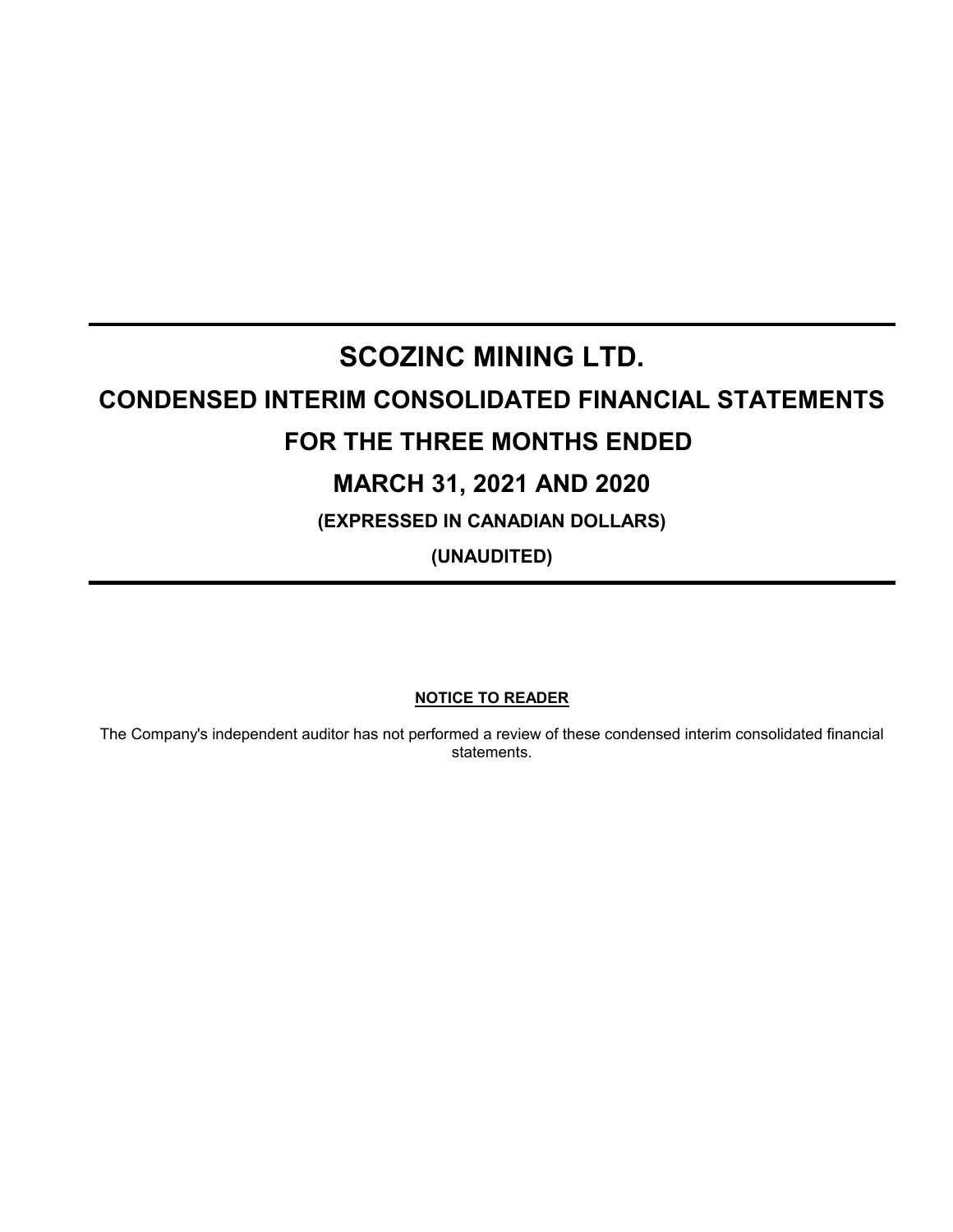# **ScoZinc Mining Ltd. CONDENSED INTERIM CONSOLIDATED STATEMENTS OF FINANCIAL POSITION (PRESENTED IN CANADIAN DOLLARS) (UNAUDITED)**

| As at                                                                                                                          |    | March 31,<br>2021                                    | December 31,<br>2020 |                                                      |
|--------------------------------------------------------------------------------------------------------------------------------|----|------------------------------------------------------|----------------------|------------------------------------------------------|
| <b>ASSETS</b>                                                                                                                  |    |                                                      |                      |                                                      |
| Current<br>Cash<br>Amounts receivable and prepaid expenses (Note 5)                                                            | \$ | 97,081<br>35,488                                     | \$                   | 243,354<br>60,490                                    |
|                                                                                                                                |    | 132,569                                              |                      | 303,844                                              |
| Cash held for reclamation (Note 3)<br>Property, plant and equipment (Note 4)<br>Exploration and evaluation assets (Note 6)     |    | 3,207,301<br>7,859,029<br>1,487,121                  |                      | 3,198,485<br>7,864,399<br>1,419,412                  |
|                                                                                                                                |    | 12,553,451                                           |                      | 12,482,296                                           |
|                                                                                                                                | \$ | 12,686,020                                           | \$                   | 12,786,140                                           |
| <b>LIABILITIES</b>                                                                                                             |    |                                                      |                      |                                                      |
| Current<br>Accounts payable and accrued liabilities (Note 7)<br>Amounts payable to related parties (Note 12)                   | \$ | 242,837<br>80,869                                    | \$                   | 259,386<br>92,452                                    |
| Decommissioning liability (Note 8)<br>Loan payable (Note 13)                                                                   |    | 323,706<br>2,600,000<br>60,000                       |                      | 351,838<br>2,600,000<br>40,000                       |
|                                                                                                                                |    | 2,983,706                                            |                      | 2,991,838                                            |
| <b>SHAREHOLDERS' EQUITY</b><br>Share capital (Note 9)<br>Warrants (Note 10(b))<br><b>Contributed surplus</b><br><b>Deficit</b> |    | 83,958,477<br>1,031,722<br>866,578<br>(76, 154, 463) |                      | 83,791,810<br>1,031,722<br>841,538<br>(75, 870, 768) |
|                                                                                                                                |    | 9,702,314                                            |                      | 9,794,302                                            |
|                                                                                                                                | \$ | 12,686,020                                           | \$                   | 12,786,140                                           |

**Nature of Operations and Going Concern** (Note 1) **Subsequent Events** (Note 14)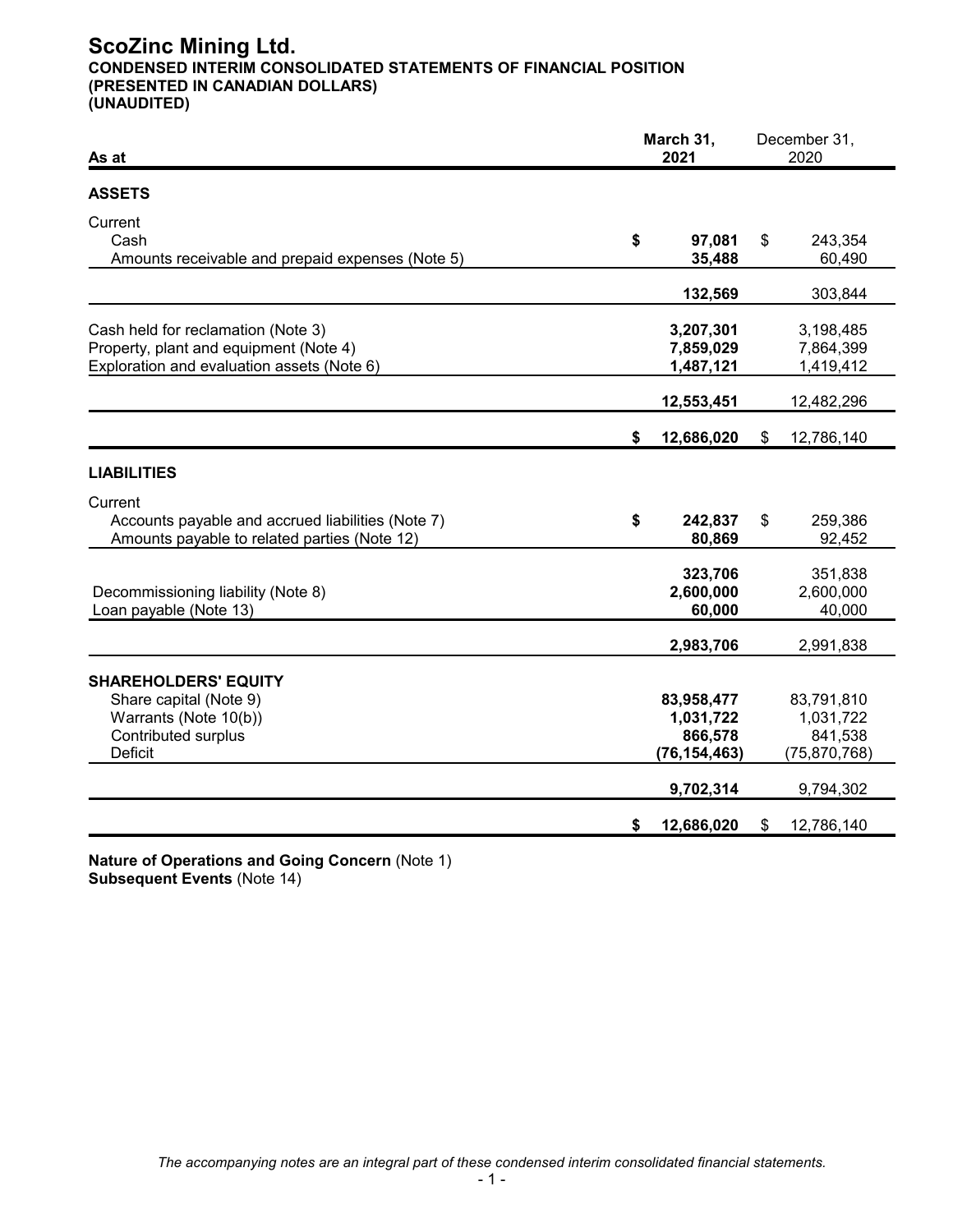# **ScoZinc Mining Ltd. CONDENSED INTERIM CONSOLIDATED STATEMENTS OF LOSS AND COMPREHENSIVE LOSS (PRESENTED IN CANADIAN DOLLARS) (UNAUDITED)**

| For the Three Months Ended March 31,                                                                                                                                                                                          |    | 2021                                                              |    | 2020                                                               |
|-------------------------------------------------------------------------------------------------------------------------------------------------------------------------------------------------------------------------------|----|-------------------------------------------------------------------|----|--------------------------------------------------------------------|
| <b>EXPENSES</b><br>Salaries and benefits (Note 15)<br>Office and general<br>Legal and accounting fees<br><b>Investor relations</b><br>Amortization (Notes 4 and 8)<br>Consulting<br>Stock-based payments (Note 10(a) and (c)) | \$ | 117,402<br>24,357<br>19,441<br>1,433<br>5,370<br>96,251<br>25,040 | \$ | 272,088<br>64,052<br>18,157<br>5,026<br>45,373<br>30,833<br>24,036 |
| Regulatory fees                                                                                                                                                                                                               |    | 3,217                                                             |    | 662                                                                |
| Interest income<br>Gain(loss) on settlement of liabilities (Note 10)                                                                                                                                                          |    | (292, 511)<br>8,816                                               |    | (460, 227)<br>9,035<br>131,190                                     |
| <b>LOSS AND COMPREHENSIVE LOSS FOR THE PERIOD</b>                                                                                                                                                                             | S. | (283, 695)                                                        | S  | (320,002)                                                          |
| <b>Basic and diluted loss per share (Note 11)</b>                                                                                                                                                                             | \$ | $(0.02)$ \$                                                       |    | (0.03)                                                             |
| Weighted average number of common shares<br>outstanding - basic and diluted                                                                                                                                                   |    | 14,205,342                                                        |    | 10,124,474                                                         |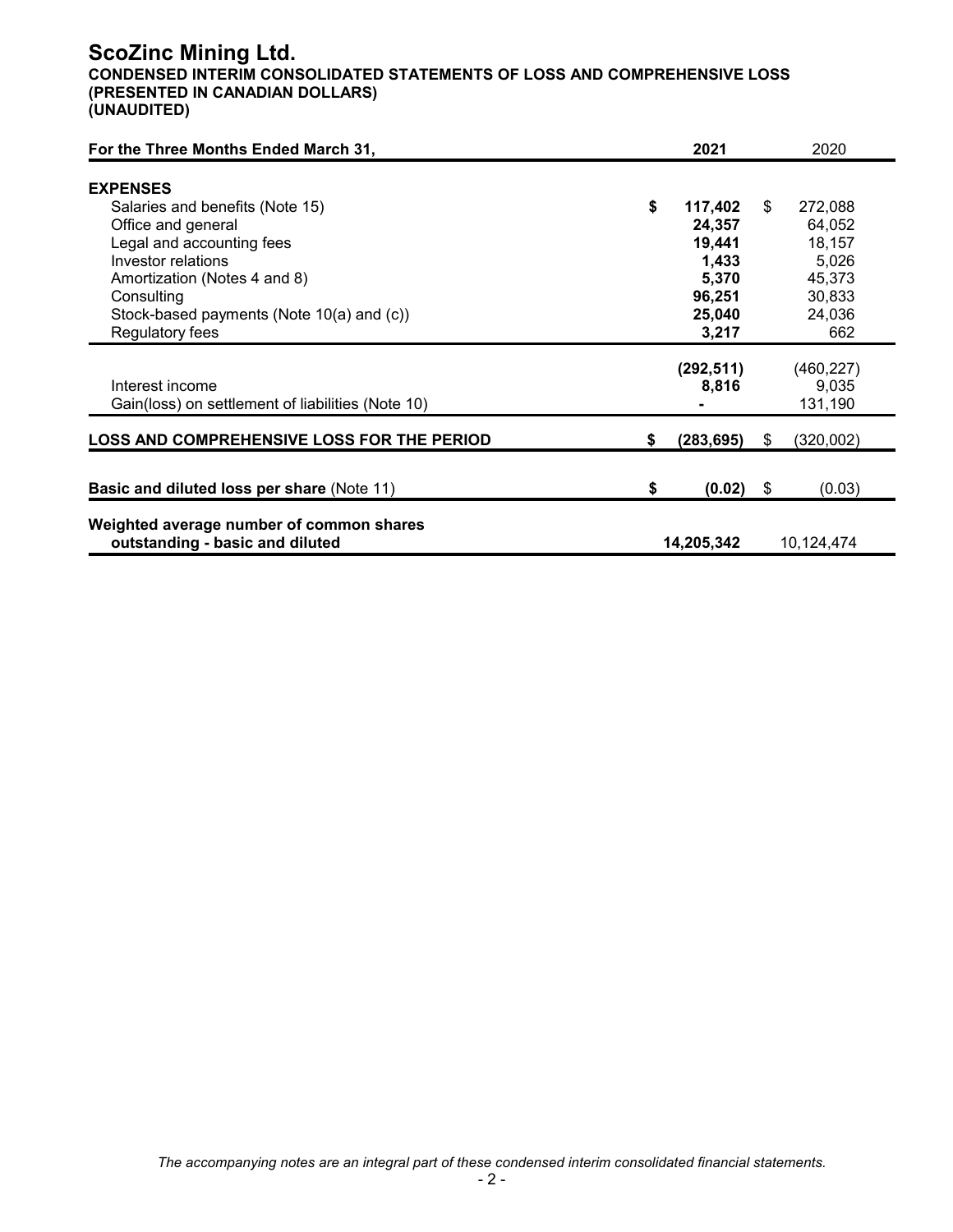## **ScoZinc Mining Ltd. CONDENSED INTERIM CONSOLIDATED STATEMENTS OF CHANGES IN SHAREHOLDERS' EQUITY (PRESENTED IN CANADIAN DOLLARS, EXCEPT SHARE AMOUNTS) (UNAUDITED)**

|                              | Number of<br><b>Shares</b> | Amount                     | Warrants                                | <b>Contributed</b><br><b>Surplus</b> | <b>Deficit</b>                      | Total      |
|------------------------------|----------------------------|----------------------------|-----------------------------------------|--------------------------------------|-------------------------------------|------------|
| Balance, December 31, 2019   |                            |                            | 10,101,460 \$82,642,357 \$ 1,021,145 \$ |                                      | 711,192 \$(68,407,908) \$15,966,786 |            |
| Stock-based compensation     |                            |                            |                                         | 24.036                               |                                     | 24.036     |
| Issued on settlement of debt | 150,000                    | 66,000                     | $\blacksquare$                          |                                      |                                     | 66.000     |
| Loss for the period          |                            |                            |                                         |                                      | (320,002)                           | (320,002)  |
| Balance, March 31, 2020      | 10,251,460                 | 82,708,357                 | 1,021,145                               | 735,228                              | (68, 727, 910)                      | 15,736,820 |
| Balance, December 31, 2020   | 14.084.794                 | 83.791.810                 | 1.031.722                               | 841,538                              | (75, 870, 768)                      | 9,794,302  |
| Exercise of warrants         | 333,333                    | 166.667                    |                                         |                                      |                                     | 166,667    |
| Stock-based compensation     | $\blacksquare$             |                            |                                         | 25,040                               | $\overline{\phantom{0}}$            | 25,040     |
| Loss for the period          |                            |                            |                                         |                                      | (283,695)                           | (283, 695) |
| Balance, March 31, 2021      |                            | 14,418,127 \$83,958,477 \$ | 1,031,722 \$                            |                                      | 866,578 \$(76,154,463) \$ 9,702,314 |            |

*The accompanying notes are an integral part of these condensed interim consolidated financial statements.*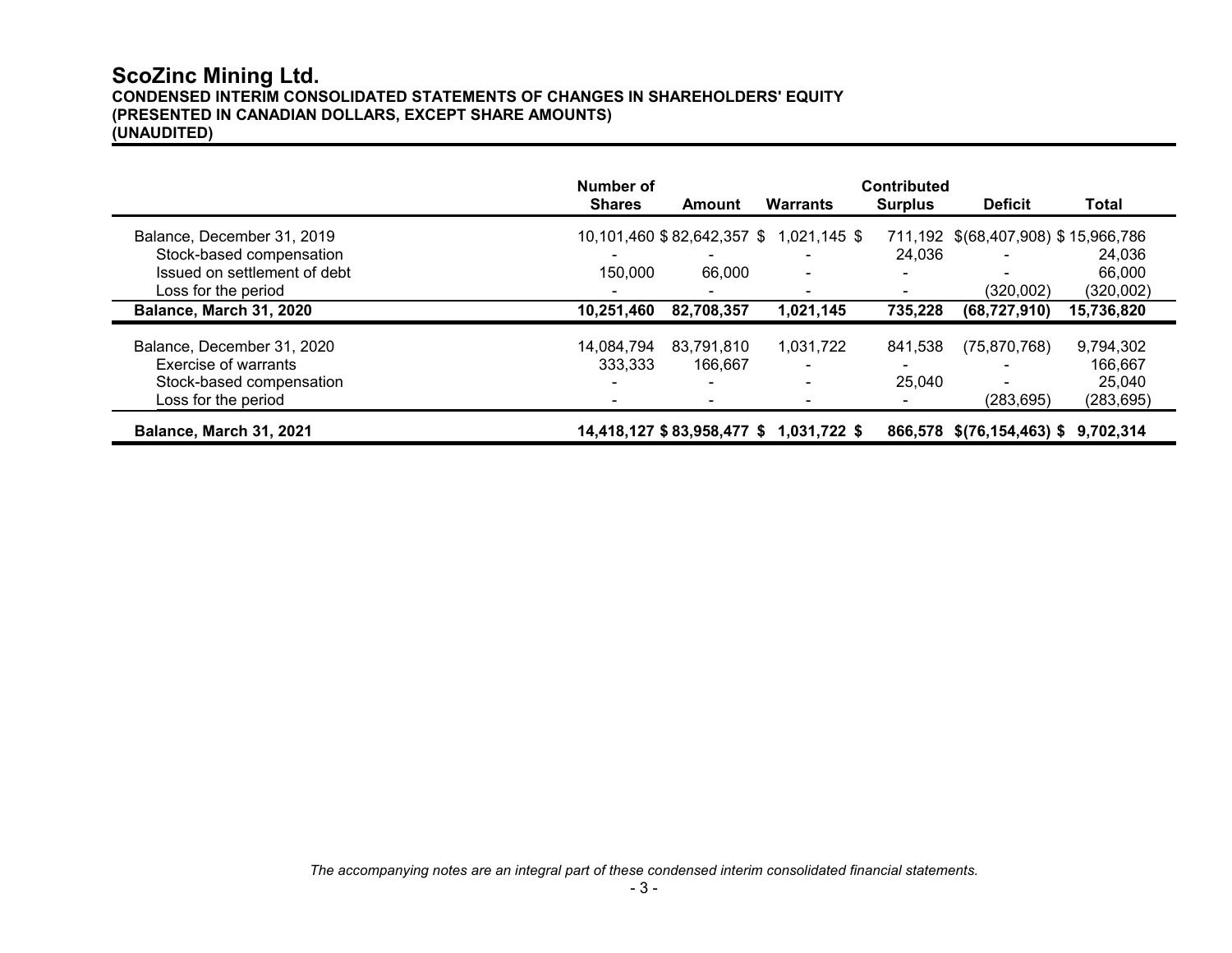## **ScoZinc Mining Ltd. CONDENSED INTERIM CONSOLIDATED STATEMENTS OF CASH FLOWS (PRESENTED IN CANADIAN DOLLARS) (UNAUDITED)**

| For the Three Months Ended March 31                                                                                                                                                                    | 2021                                            | 2020                                                                  |
|--------------------------------------------------------------------------------------------------------------------------------------------------------------------------------------------------------|-------------------------------------------------|-----------------------------------------------------------------------|
| <b>CASH (USED IN) PROVIDED BY:</b>                                                                                                                                                                     |                                                 |                                                                       |
| <b>OPERATING ACTIVITIES</b><br>Net loss for the period:<br>Amortization<br>Share-based payments<br>Gain (loss) on settlement of liabilities<br>Accretion of lease liability<br>Accrued interest income | \$<br>(283, 695)<br>5,370<br>25,040<br>(8, 816) | \$<br>(320,002)<br>45,373<br>24,036<br>(131, 190)<br>2,589<br>(9,035) |
| Net change in non-cash working capital:<br>Amounts receivable and prepaid expenses<br>Accounts payable and accrued liabilities<br>Amounts payable to related parties                                   | (262, 101)<br>25,002<br>(16, 549)<br>(11, 583)  | (388, 229)<br>(20, 215)<br>111,471<br>28,888                          |
| Interest received                                                                                                                                                                                      | (265, 231)                                      | (268, 085)<br>319                                                     |
|                                                                                                                                                                                                        | (265, 231)                                      | (267, 766)                                                            |
| <b>INVESTING ACTIVITIES</b><br>Exploration and evaluation assets<br>Acquisition of property, plant and equipment                                                                                       | (67, 709)                                       | (150, 767)<br>(4,500)                                                 |
|                                                                                                                                                                                                        | (67, 709)                                       | (155, 267)                                                            |
| <b>FINANCING ACTIVITIES</b><br>Lease obligation payments<br>Share capital issued for cash<br>Proceeds from loan payable                                                                                | 166,667<br>20,000                               | (4,000)                                                               |
|                                                                                                                                                                                                        | 186,667                                         | (4,000)                                                               |
| <b>CHANGE IN CASH</b><br><b>CASH, BEGINNING OF PERIOD</b>                                                                                                                                              | (146, 273)<br>243,354                           | (427, 033)<br>519,138                                                 |
| <b>CASH, END OF PERIOD</b>                                                                                                                                                                             | \$<br>97,081                                    | \$<br>92,105                                                          |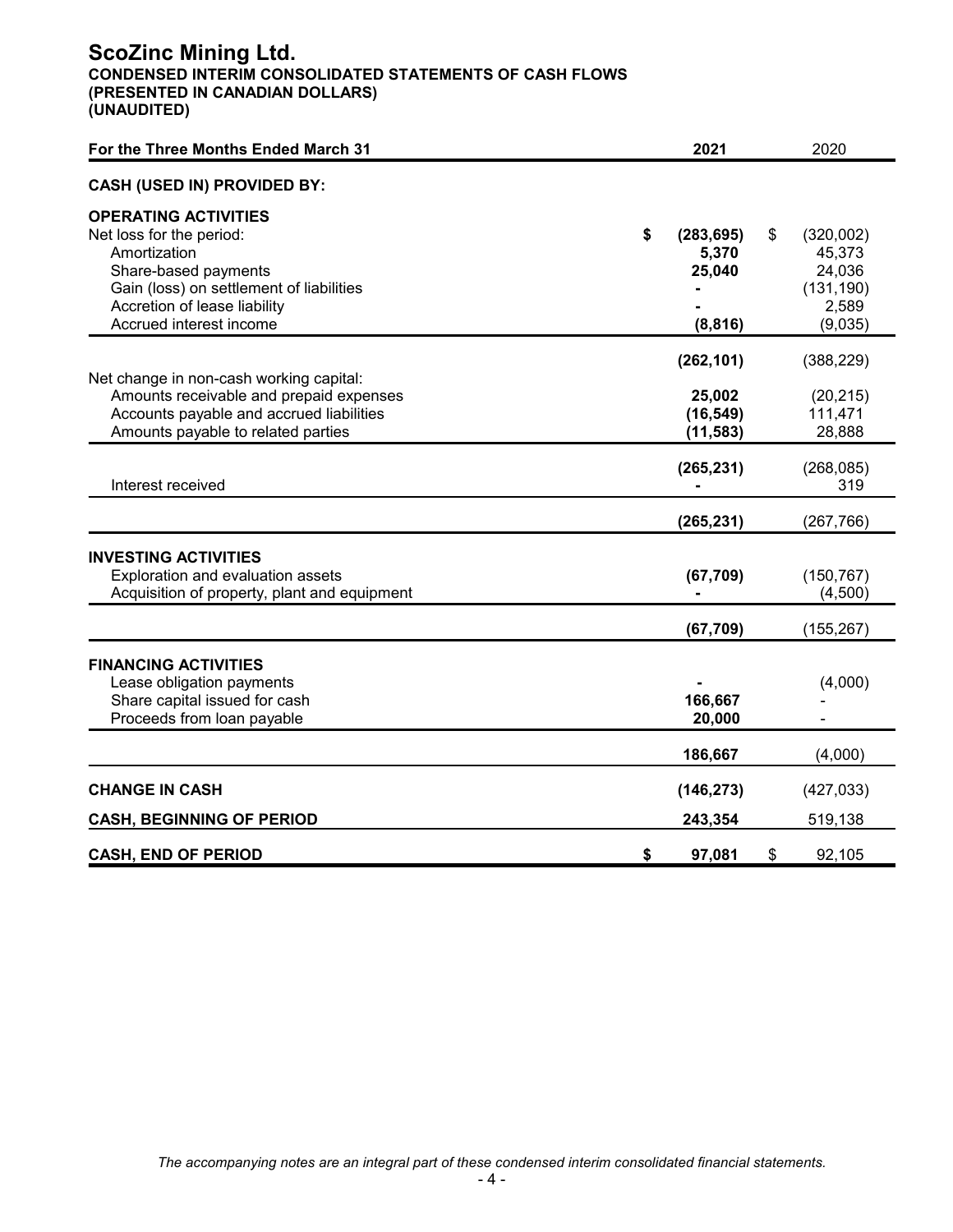## **1. NATURE OF OPERATIONS AND GOING CONCERN**

ScoZinc Mining Ltd. (the "Company" or "ScoZinc"), and its wholly owned subsidiary ScoZinc Limited (collectively, the "Group") is engaged in base metals mining and related activities, including the exploration and evaluation of mineral property interests that are considered to have the potential for economic mineralization and development. The Company is a public company, which is listed on the TSX Venture Exchange, incorporated on March 9, 2004 and domiciled in Canada. The address of its registered office is Purdy's Wharf, 1959 Upper Water Street, Suite 1301, Nova Scotia, B3J 3N2.

The consolidated financial statements have been prepared on a going concern basis, which assumes the Company will continue in operation through the fiscal year and into the foreseeable future and will be able to realize assets and discharge its liabilities and commitments in the normal course of operations at the amounts stated in the consolidated financial statements.

The Company has not generated revenue from operations. The Company has incurred a net loss of \$ 283,695 for the three months ended March 31, 2021 (three months ended March 31, 2020 - \$320,002), and as of that date has an accumulated deficit of \$76,154,463 (December 31, 2020 - \$75,870,768). As at March 31, 2021, cash amounted to \$ 97,081 (December 31, 2020 - \$243,354) and the Company had a working capital deficiency of \$ 191,137 (December 31, 2020 - a working capital deficiency of \$47,994). The ability of the Company to carry out its planned business objectives is dependent on its ability to raise adequate financing from lenders, shareholders and other investors and/or generate operating profitability and positive cash flow. There can be no assurances that the Company will continue to obtain the additional financial resources necessary and/or achieve profitability or positive cash flows. If the Company is unable to obtain adequate financing, the Company will be required to curtail operations, and development activities and there would be significant uncertainty whether the Company would continue as a going concern and realize its assets and settle its liabilities and commitments in the normal course of business.

At March 31, 2021, the Company did not have sufficient cash on hand to meet all planned exploration, development, general expenses and property payments for the next twelve months. The Company plans to raise additional capital to further develop and explore its project, however the Company may increase or decrease expenditures as necessary to adjust to a changing capital market environment.

The above factors indicate the existence of material uncertainties that may cast significant doubt on the ability of the Company to continue as a going concern.

The consolidated financial statements do not include any adjustments that might be necessary if the Company is unable to continue as a going concern. If management is unsuccessful in securing capital, the Company's assets may not be realized or its liabilities discharged at their carrying amounts and these differences could be material.

#### Covid-19 Impact

Due to the worldwide COVID-19 outbreak, material uncertainties may come into existence that could influence management's going concern assumption. Management cannot accurately predict the future impact COVID-19 may have on:

- Global metal prices;
- The severity and the length of potential measures taken by governments to manage the spread of the virus and their effect on labour availability and supply lines;
- Availability of essential supplies;
- Purchasing power of the Canadian dollar; and
- Ability to obtain funding

At the date of the approval of these consolidated financial statements, the Canadian government has not introduced measures which impede the activities of the Company. Management believes the business will continue and accordingly, the current situation bears no impact on management's going concern assumption. However, it is not possible to reliably estimate the length and severity of these developments and the impact on the financial results and condition of the Company in future periods.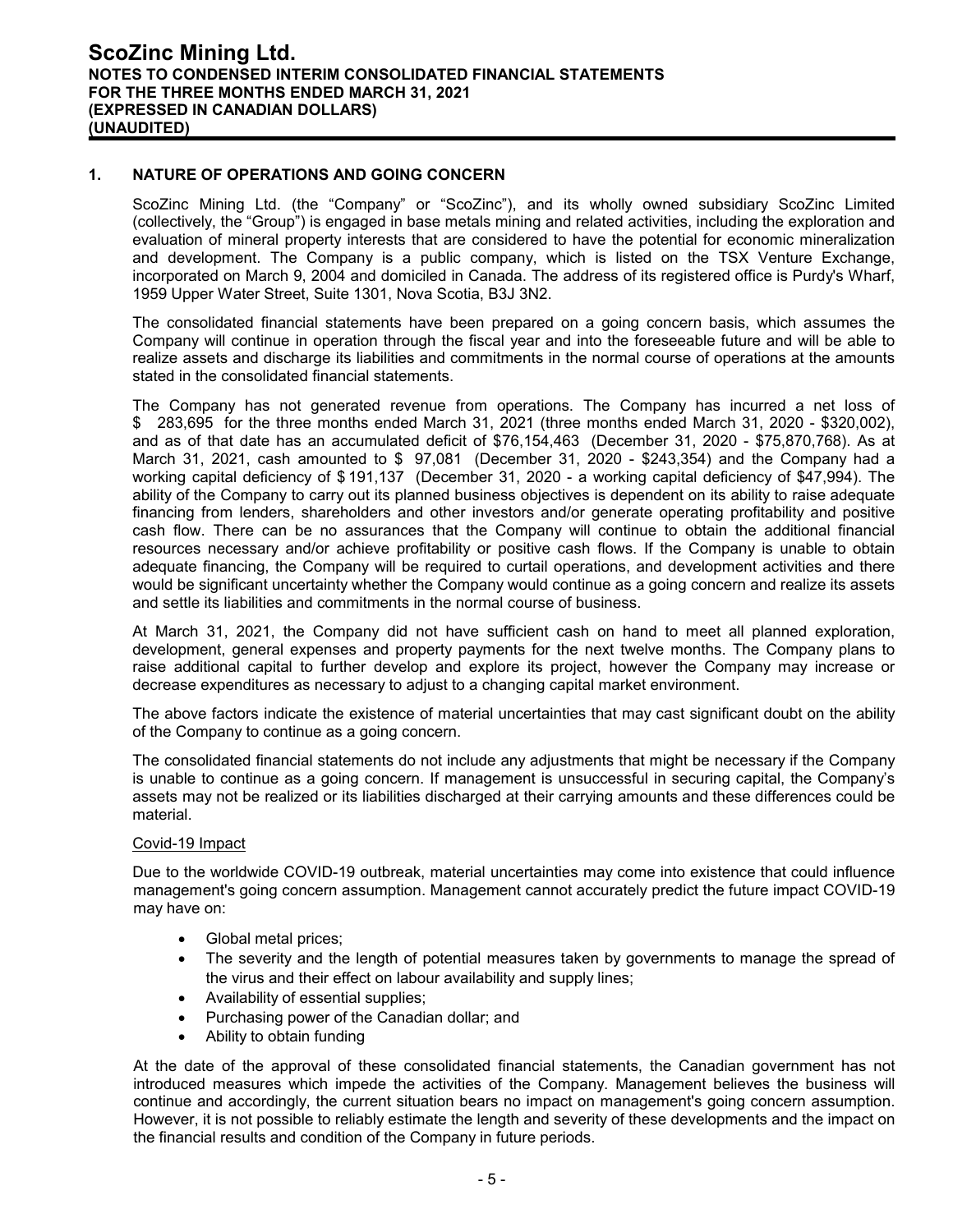## **2. ACCOUNTING POLICIES**

#### **Statement of Compliance**

These condensed interim financial statements have been prepared in accordance with International Accounting Standard 34, Interim Financial Reporting. Accordingly, they do not include all of the information required for full annual financial statements required by IFRS as issued by IASB and interpretations issued by IFRIC. These condensed interim consolidated financial statements should be read in conjunction with the Company's audited consolidated financial statements for the year ended December 31, 2020.

These condensed interim consolidated financial statements were authorized for issuance by the Board of Directors of the Company on May 31, 2021.

#### **Basis of Presentation**

These unaudited condensed interim consolidated financial statements have been prepared on a historical cost basis, except for financial instruments which are measured at fair value. In addition, these consolidated financial statements have been prepared using the accrual basis of accounting except for cash flow information.

In the preparation of these unaudited condensed interim consolidated financial statements, management is required to make estimates and assumptions that affect the reported amounts of assets and liabilities, the disclosure of contingent assets and liabilities at the date of the financial statements and the reported amounts of expenses during the period. Actual results could differ from these estimates.

#### **Basis of Consolidation**

These condensed interim consolidated financial statements include the accounts of the Company, and its active subsidiary, ScoZinc. All significant intercompany transactions are eliminated on consolidation.

## **3. CASH HELD FOR RECLAMATION**

The Company is required to make reclamation deposits in respect of its expected rehabilitation obligations as set out below.

The Company has agreed with the Province of Nova Scotia (Department of Natural Resources) to remediate the Scotia Mine facility to an agreed status at the end of the mining operations at the site; as a result the Company is required to make reclamation deposits in respect of this obligation. As at March 31, 2021, a \$2,915,338 (December 31, 2020 – \$2,907,053) cash bond, including accrued interest, is posted with the Province of Nova Scotia.

In addition, the Company has a reclamation bond with the Nova Scotia Department of Environment for \$191,963 (December 31, 2020 – \$191,432), including accrued interest, which is required to address the potential replacement of domestic water supplies that could potentially be downgraded by mining operations.

Nova Scotia Business Inc. holds a reclamation bond in the amount of \$100,000 (December 31, 2020 - \$100,000) in relation to the land, which the Company leases from the organization in Sheet Harbour. The bond will be held until the current lease agreement expires on April 1, 2028.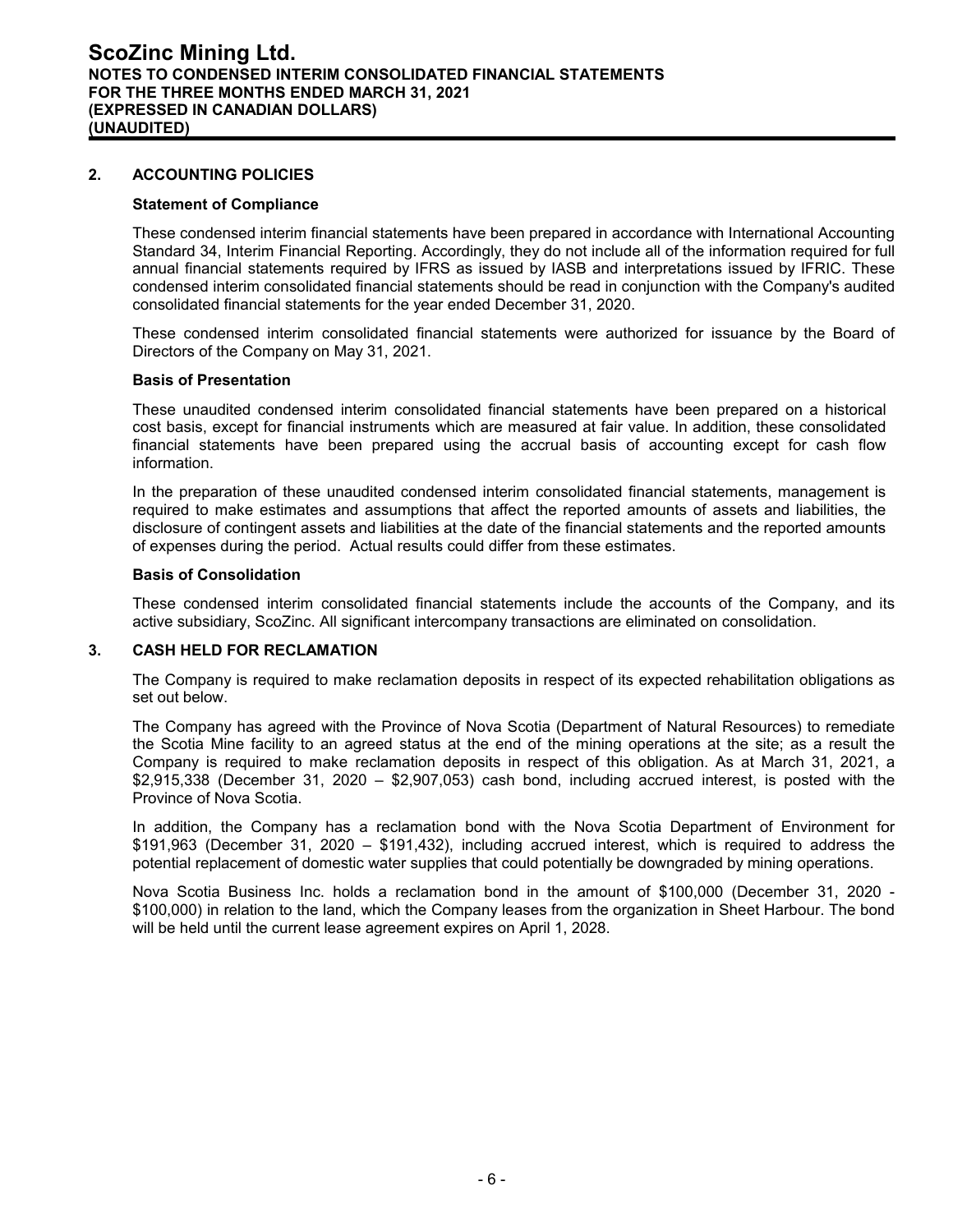## **4. PROPERTY, PLANT AND EQUIPMENT**

| <b>Field</b><br><b>Equipment</b><br>and Land<br><b>Equipment</b><br><b>Total</b> |
|----------------------------------------------------------------------------------|
| $$9,307,141$ \$<br>836,641<br>\$10,143,782<br>4,500<br>4,500                     |
| 9,311,641<br>836,641<br>10,148,282                                               |
| $$9,311,641$ \$<br>836,641<br>\$10,148,282                                       |
|                                                                                  |
| $$1,373,067$ \$<br>836,641<br>\$2,209,708<br>74,175<br>74,175                    |
| 1,447,242<br>836,641<br>2,283,883<br>5,370<br>5,370                              |
| $$1,452,612$ \$<br>836,641<br>\$2,289,253                                        |
| $$7,864,399$ \$<br>\$7,864,399                                                   |
| $$7,859,029$ \$<br>\$7,859,029                                                   |
|                                                                                  |

**\$ 35,488** \$ 60,490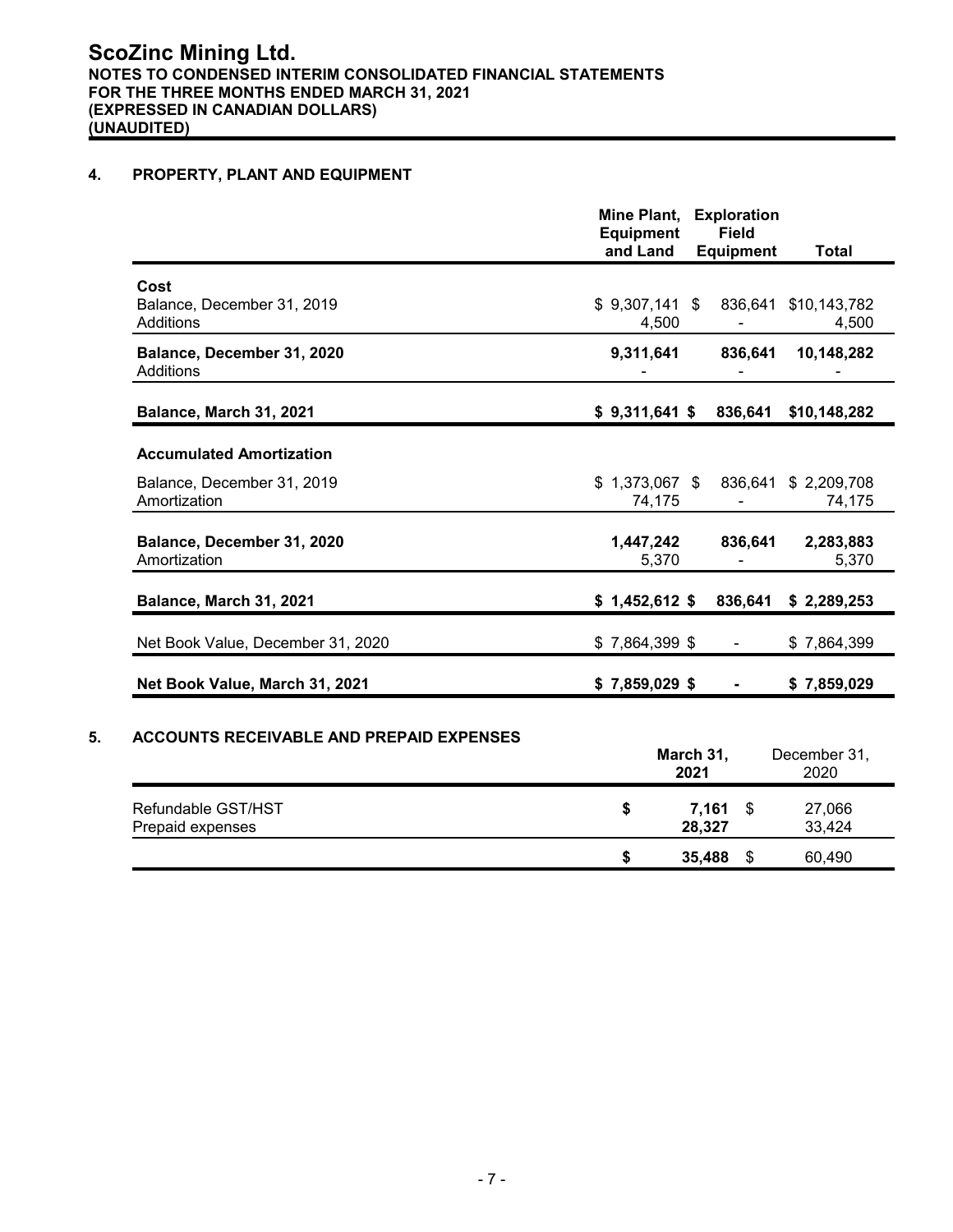## **6. EXPLORATION AND EVALUATION ASSETS**

#### **Scozinc Projects, Nova Scotia**

As part of the business combination with ScoZinc Limited on May 31, 2011, the Company acquired 100% of the Scotia Mine and several other mineral resource prospects in Halifax, Nova Scotia. The properties are comprised of exploration licences and a mineral property lease that provides for zinc and lead exploration and development.

The following is a continuity of the Company's Projects:

| Balance, March 31, 2021                 | 1.487.121<br>S      |
|-----------------------------------------|---------------------|
| Balance, December 31, 2020<br>Additions | 1,419,412<br>67,709 |
| Impairment charge                       | (6, 264, 488)       |
| Grant received                          | (165, 040)          |
| Recovery of costs                       | (47, 929)           |
| Additions                               | 644,334             |
| Balance, December 31, 2019              | \$<br>7,252,535     |

## **7. ACCOUNTS PAYABLE AND ACCRUED LIABILITIES**

|                                    |    | March 31,<br>2021  |     | December 31,<br>2020 |
|------------------------------------|----|--------------------|-----|----------------------|
| Trade payables<br>Accrued expenses | \$ | 126,454<br>116,383 | \$. | 128,170<br>131,216   |
|                                    | S  | 242,837            | S   | 259,386              |

#### **8. DECOMMISSIONING LIABILITY**

The Company has agreed with the Province of Nova Scotia (Department of Natural Resources) to remediate the Scotia Mine facility to an agreed status at the completion of the mining operations at the site. The Company believes that the reclamation of the mine site will cost \$2,600,000. As the Scotia Mine facility is currently not in production and under care and maintenance, the Company has accrued the full amount potentially due.

#### **9. SHARE CAPITAL**

#### (a) AUTHORIZED

Unlimited number of common shares without par value Unlimited number of Class A preferred shares with no par value Unlimited number of Class B preferred shares with a par value of \$10 per share

#### (b) ISSUED - COMMON SHARES

|                                                            | <b>Shares</b>         | Amount |                       |  |
|------------------------------------------------------------|-----------------------|--------|-----------------------|--|
| Balance, December 31, 2019<br>Issued on settlement of debt | 10,101,460<br>150,000 | S      | 82,642,357<br>66,000  |  |
| <b>Balance, March 31, 2020</b>                             | 10,251,460            | S      | 82,708,357            |  |
| Balance, December 31, 2020<br>Exercise of warrants         | 14,084,794<br>333,333 |        | 83,791,810<br>166.667 |  |
| <b>Balance, March 31, 2021</b>                             | 14,418,127            |        | 83,958,477            |  |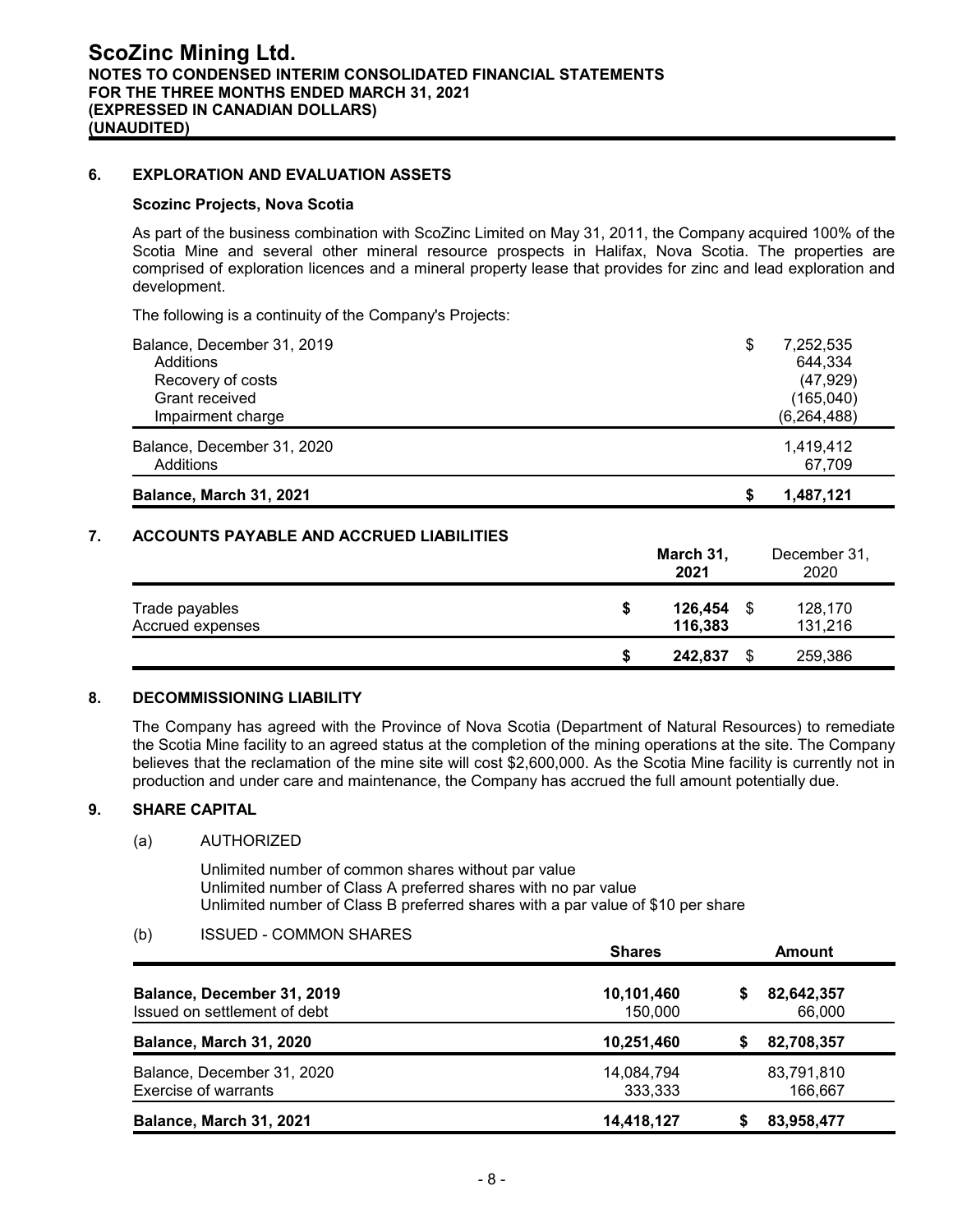#### **10. SHARE BASED PAYMENTS**

#### a) **Stock Option Plan**

A stock option plan ("Plan") was established to provide incentive to qualified parties to increase their proprietary interest in the Company and thereby encourage their continuing association with the Company. Each year, shareholders of the Company approve the Plan at the Annual General Meeting. The Plan provides that the Board of Directors of the Company may from time to time, in its discretion, grant to directors, officers, employees and consultants of the Company, or any subsidiary of the Company, the option to purchase common shares. The Plan provides for a floating maximum limit of 10% of the outstanding common shares of the common shares as permitted by the policies of the TSX-V. Options under the Plan have terms and vesting as determined by the Board.

Share option activity for the three months ended March 31, 2021 and 2020 are as follows:

|                                                | Number of<br><b>Stock Options</b><br>Outstanding | <b>Weighted Average</b><br><b>Exercise Price (\$)</b> |
|------------------------------------------------|--------------------------------------------------|-------------------------------------------------------|
| Balance - December 31, 2019<br>Granted         | 733,000<br>40.000                                | 0.83<br>0.51                                          |
| Expired/Cancelled                              | (66,000)                                         | 2.01                                                  |
| Balance - March 31, 2020                       | 707,000                                          | 0.70                                                  |
| Balance - December 31, 2020 and March 31, 2021 | 875,000                                          | 0.61                                                  |

The following table summarizes information about stock options outstanding as at March 31, 2021:

| Number of<br><b>Options</b><br>Outstanding | <b>Expiry Date</b> | <b>Exercise</b><br>Price (\$) | <b>Weighted Average</b><br>Remaining<br>Contractual<br>Life (years) | Number of<br><b>Options</b><br><b>Vested</b><br>(Exercisable) |
|--------------------------------------------|--------------------|-------------------------------|---------------------------------------------------------------------|---------------------------------------------------------------|
| 162,000                                    | July 13, 2022      | 1.11                          | 1.28                                                                | 162,000                                                       |
| 210,000                                    | July 3, 2024       | 0.45                          | 3.26                                                                | 157,500                                                       |
| 90,000                                     | August 12, 2024    | 0.45                          | 3.37                                                                | 90,000                                                        |
| 50,000                                     | August 20, 2024    | 0.75                          | 3.39                                                                | 50,000                                                        |
| 50,000                                     | August 20, 2024    | 0.60                          | 3.39                                                                | 50,000                                                        |
| 20,000                                     | October 3, 2024    | 0.60                          | 3.54                                                                | 6,667                                                         |
| 9,000                                      | October 3, 2024    | 0.45                          | 3.51                                                                | 6,750                                                         |
| 9,000                                      | October 3, 2024    | 0.60                          | 3.51                                                                | 6,750                                                         |
| 7,000                                      | October 3, 2024    | 0.75                          | 3.51                                                                | 5,250                                                         |
| 40,000                                     | February 5, 2030   | 0.52                          | 8.85                                                                | 20,000                                                        |
| 228,000                                    | June 18, 2030      | 0.45                          | 9.47                                                                | 57,000                                                        |
| 875,000                                    |                    | 0.61                          | 4.74                                                                | 611,917                                                       |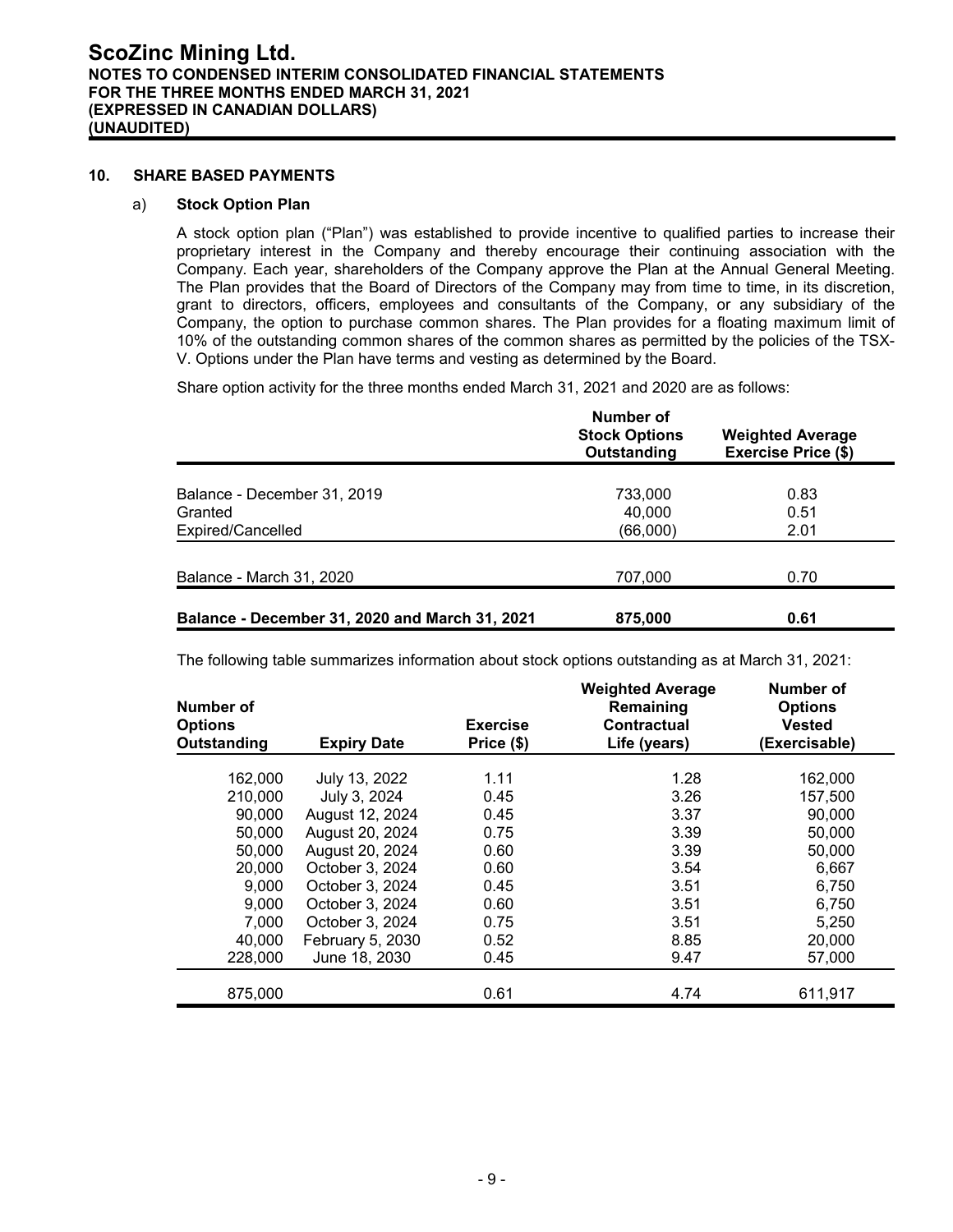#### **10. SHARE BASED PAYMENTS (Continued)**

#### b) **Warrants**

The following table reflects the continuity of warrants for the three months ended March 31, 2021 and 2020:

|                                                | Number of<br><b>Warrants</b><br>Outstanding | <b>Weighted Average</b><br><b>Exercise Price</b> |
|------------------------------------------------|---------------------------------------------|--------------------------------------------------|
| Balance - December 31, 2019 and March 31, 2020 | 4,897,000                                   | 0.78                                             |
| Balance, December 31, 2020<br>Exercised        | 7,732,864<br>(333, 333)                     | 0.54<br>(0.50)                                   |
| <b>Balance - March 31, 2021</b>                | 7,399,531                                   | 0.54                                             |

The following table summarizes the warrants outstanding as at March 31, 2021:

|                                             |                    |                               | <b>Weighted Average</b>                  |                                               |
|---------------------------------------------|--------------------|-------------------------------|------------------------------------------|-----------------------------------------------|
| Number of<br><b>Warrants</b><br>Outstanding | <b>Expiry Date</b> | <b>Exercise</b><br>Price (\$) | Remaining<br>Contractual<br>Life (years) | Number of<br><b>Warrants</b><br>(Exercisable) |
|                                             |                    |                               |                                          |                                               |
| 550,000                                     | April 10, 2021**   | 0.75                          | 0.02                                     | 550,000                                       |
| 37,000                                      | April 10, 2021**   | 0.75                          | 0.02                                     | 37,000                                        |
| 1,250,000                                   | August 20, 2021    | 0.55                          | 0.39                                     | 1,250,000                                     |
| 2,000,000                                   | Sept. 20, 2021     | 0.55                          | 0.47                                     | 2,000,000                                     |
| 1,721,178                                   | April 22, 2022     | 0.50                          | 1.06                                     | 1,721,178                                     |
| 1,325,216                                   | May 22, 2022       | 0.50                          | 1.14                                     | 1,325,216                                     |
| 516,137                                     | May 29, 2022       | 0.50                          | 1.16                                     | 516,137                                       |
|                                             |                    |                               |                                          |                                               |
| 7,399,531                                   |                    | 0.54                          | 0.74                                     | 7,399,531                                     |

*\*\* expired unexercised subsequent to March 31, 2021*

#### **c**) **Restricted Share Units**

On October 25, 2019, the Company adopted a Restricted Stock Unit Incentive Plan ("the Plan"), pursuant to shareholder approval.

The number of shares reserved for stock options and all other forms of equity based incentive compensation under the Plan cannot exceed 10% of the Company`s issued and outstanding common shares.

During the year ended December 31, 2020, the Company granted a total of 188,456 Restricted Stock Units ("RSU") with a fair value of \$85,100. 123,456 RSUs vest on August 20, 2021, and 65,000 RSUs vest on November 5, 2021.

On February 22, 2021, the Company issued 7,200 RSUs which vest on February 25, 2022 with a fair value of \$4,464.

During the three months ended March 31, 2021, the Company recognized \$12,329 (three months ended March 31, 2020 - \$nil) in stock-based compensation expense on the vesting of RSUs.

As at March 31, 2021, there were 195,656 (December 31, 2020 - 188,456) restricted stock units issued and outstanding.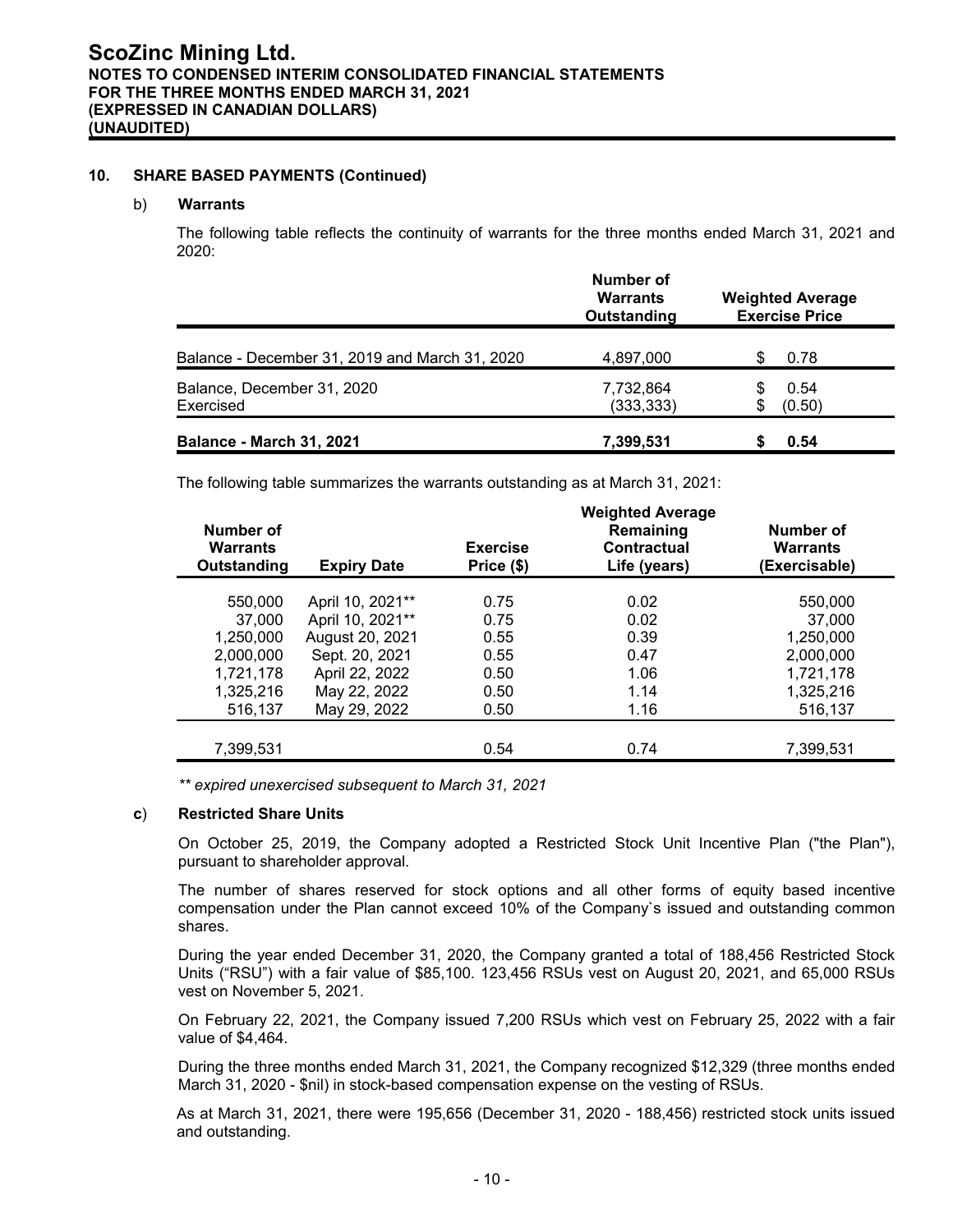## **11. BASIC AND DILUTED LOSS PER SHARE**

Basic loss per share is computed using the weighted average number of common shares outstanding during the period. Diluted loss per share, which reflects the maximum possible dilution from the potential exercise of warrants and stock options, is the same as basic loss per share for the period ended. The effect of potential issuances of shares under options and warrants would be anti-dilutive for the three months ended March 31, 2021 and 2020 as they would decrease the loss per share, consequently the weighted average number of common shares outstanding for basic and diluted are the same.

#### **12. RELATED PARTY TRANSACTIONS**

#### **Key Management Personnel Compensation**

Key management personnel include those persons having the authority and responsibility for planning, directing, and controlling the activities of the Company as a whole. The Company has determined that key management personnel consist of executive and non-executive members of the Company's board of directors and corporate officers and/or companies controlled by those individuals.

Remuneration attributed to key management personnel during the three months ended March 31, 2021 and 2020 is as follows:

|                                          |   | 2021         |      | 2020             |
|------------------------------------------|---|--------------|------|------------------|
| Remuneration<br>Share-based compensation | S | $105,751$ \$ |      | 66,543<br>21,976 |
|                                          | S | 105,751      | - \$ | 88,519           |

During the three months ended March 31, 2021, the Company incurred \$7,500, (three months ended march 31, 2020 - \$16,605) in services from Marrelli Support Services Inc. ("Marrelli Support") and DSA Corporate Services Inc. (the "DSA"), together known as the "Marrelli Group" for:

(i) Robert D.B. Suttie, President of Marrelli Support, to act as Chief Financial Officer ("CFO") of the Company;

As at March 31, 2021, amounts due to related parties totaled \$80,869 (December 31, 2020 - \$92,452) pertaining to amounts payable for key management remuneration, director's fees, support services from the Marrelli Group, and reimbursement of expenses paid on behalf of the Company.

#### **13. LOAN PAYABLE**

In May 2020, the Company benefitted from a \$40,000 Government of Canada Covid-19 "Canada Emergency Business Account" loan, administered by the Royal Bank of Canada. In January 2021, this loan was increased by \$20,000, or \$60,000 in aggregate. The proceeds of the loan are interest free until December 31, 2022 with a 25% balance forgiveness if repaid by that date. After December 31, 2022, the outstanding balance will accrue interest at 5% per annum and is due in full by December 31, 2025.